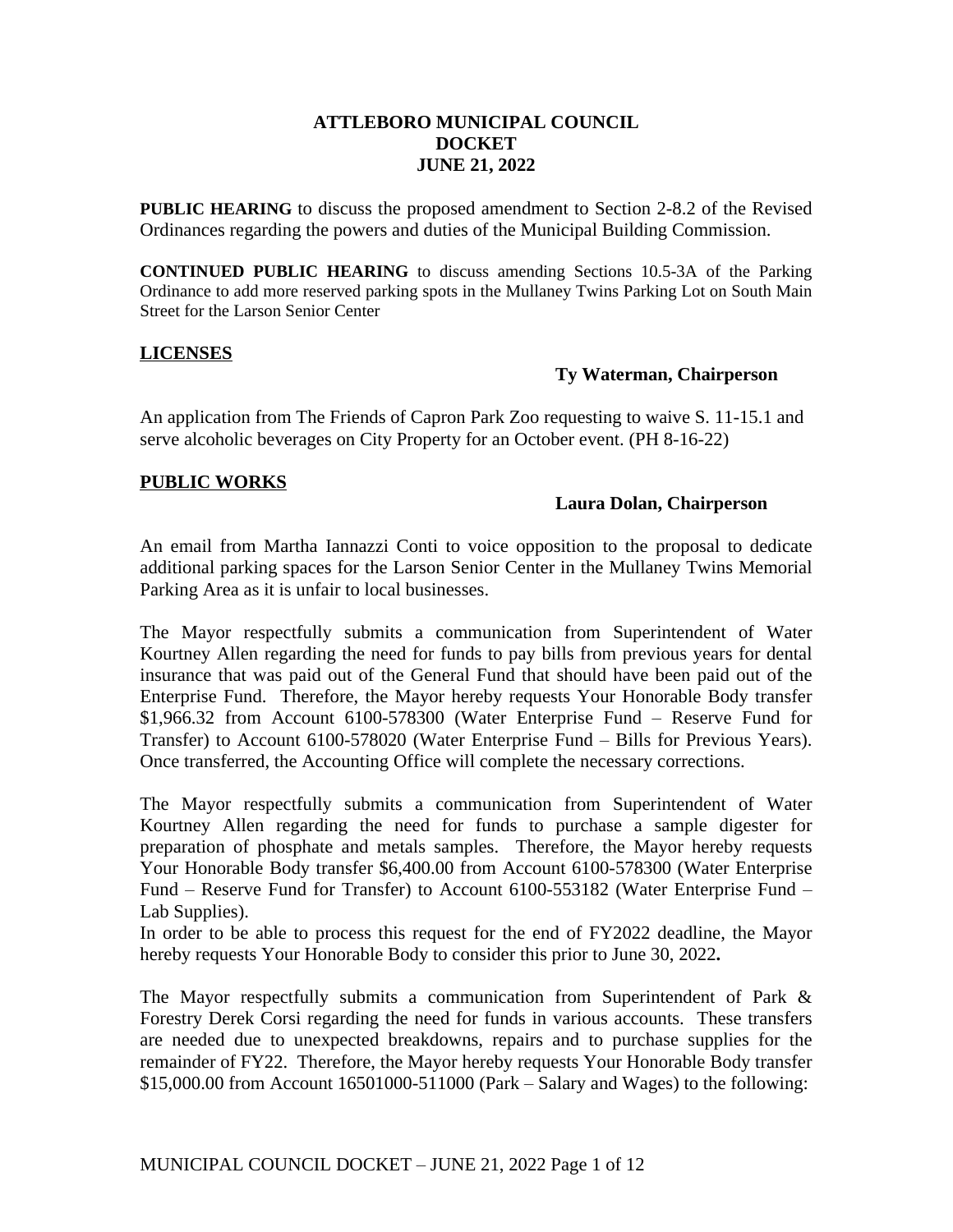| \$6,000.00 | to 16501000-530101 (Park - Professional Services)  |
|------------|----------------------------------------------------|
| \$3,000.00 | to 16501000-546010 (Park - Supplies Grounds)       |
| \$3,000.00 | to $16501000 - 548030$ (Park - Supplies Vehicles)  |
| \$3,000.00 | to $16501000 - 548040$ (Park - Supplies Equipment) |

The Mayor respectfully submits a communication from Superintendent of Wastewater Thomas Hayes regarding the residential meter replacement program and the shared meter expense between the City's Water and Wastewater Enterprise Departments. During fiscal year 2020, the Water Department purchased 620 water meters and miscellaneous parts. Out of the 620 water meters, 224 meters, at a cost of \$240.54, were installed at locations that have water and sewer accounts and 33 meters, at a cost of \$339.22, were installed of the sewered properties being new construction. Additionally, a replacement handheld data reader, at a cost of \$9,511.76, was purchased this year. Wastewater Enterprise is responsible to pay for 50% of the value of those meters installed in homes with both services and 40% of the value of the handheld data reader.

Therefore, the Mayor hereby requests Your Honorable Body to appropriate \$36,342.31 from Account 6000-359000 (Wastewater Enterprise Fund - Retained Earnings) to Account 6000-553150 (Wastewater Enterprise Fund – Water Meter Supplies) after such time the Accounting Department will work with the Wastewater Department to transfer the funds to the Water Enterprise Fund. (Copies in your packets)

In order to be able to process this request for the end of FY2022 deadline, I hereby request Your Honorable Body to consider this prior to June 30, 2022.

The Mayor respectfully submits a communication from Director of Recreation Dennis Walsh regarding the need for funds to install fall protection material on various playgrounds. Therefore, the Mayor hereby requests Your Honorable Body transfer \$365.00 from Account 16301000-519130 (Recreation – Licenses) to Account 16301000- 524002 (Recreation – Maintenance of Rec Areas).

The Mayor respectfully submits a communication from Director of Recreation Dennis Walsh regarding the need for funds to install fall protection material on various playgrounds. Therefore, the Mayor hereby requests Your Honorable Body transfer \$1,246.02 from Account 16301000-512010 (Recreation – Program Assistants) to Account 16301000-524002 (Recreation – Maintenance of Rec Areas).

The Mayor respectfully submits a communication from Director of Recreation Dennis Walsh regarding the need for funds to pay electric invoices for the remainder of FY22. Therefore, the Mayor hereby requests Your Honorable Body transfer \$698.00 from Account 16301000-512020 (Recreation – Seasonal Laborers) to Account 16301000- 521020 (Recreation – Lights & Power).

The Mayor respectfully submits a communication from Director of Recreation Dennis Walsh regarding the need for funds to repair sections of the irrigation system at SA Veteran's Memorial Park. Therefore, the Mayor hereby requests Your Honorable Body transfer \$1,336.82 from Account 16301000-512010 (Recreation – Program Assistants) to Account 16301000-524024 (Recreation – Repair Irrigation).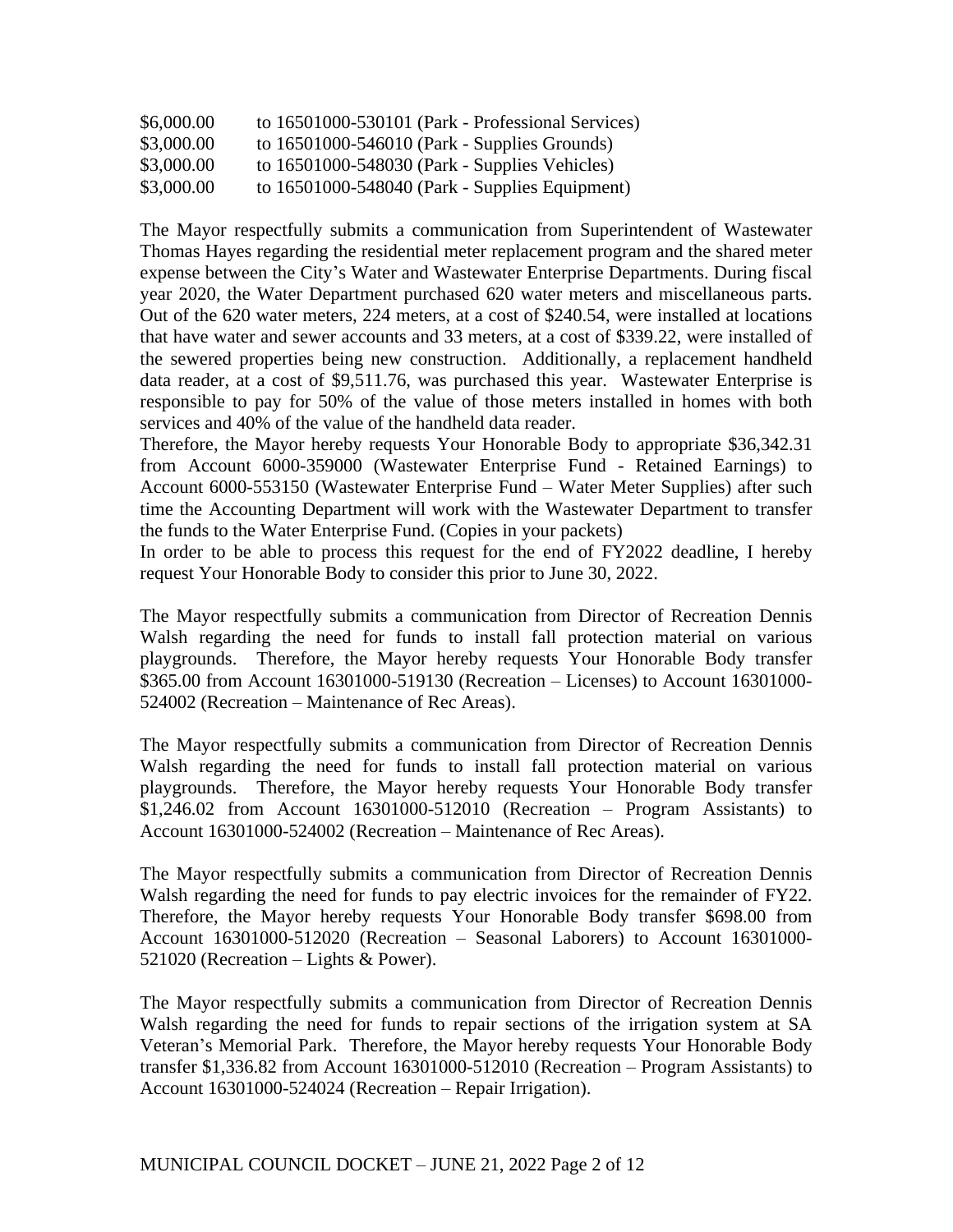The Mayor respectfully submits a communication from Superintendent of Wastewater Thomas Hayes regarding the need for funds to pay the remainder of electric bills for FY2022. Therefore, the Mayor hereby requests Your Honorable Body appropriate \$15,000.00 from Account 6000-359000 (Wastewater Enterprise Fund – Retained Earnings) to Account 6000-521020 (Wastewater Enterprise Fund – Lights & Power).

In accordance with Article 2, Section 2-9 (b) of the City Charter of the City of Attleboro, the Mayor respectfully requests Your Honorable Body to consider this as an emergency measure.

## **FINANCE COMMITTEE**

## **Richard Conti, Chairperson**

The Mayor respectfully submits a communication from Director of Budget & Administration Jeremy Stull regarding the need for funds to hire private inspectors to preform pending septic inspections. The City's Health Agent resigned at the end of May and nobody currently in the office has the necessary licenses to perform the required inspections of residential septic installations. Residents' closings on sales of properties are being negatively impacted. Until a new Health Agent is on board to re-start these critical inspections, the Mayor is proposing hiring private inspectors to do the work on behalf of the City until permanent hire is made and these services can be brought back in house.

Therefore, the Mayor hereby requests Municipal Council appropriate \$15,000.00 from Account 1000-359000 (Undesignated Fund Balance/Free Cash-General Government) to Account 15101000-53101 (Health Services – Professional Services).

Additionally, in order to get these private vendors working as soon as possible, the Mayor is requesting that this be considered an emergency measure. (Voted on June 7, 2022)

A letter from Andrew Nixon of Ellis Street addressing comments about the proposed Pavilion At Highland Park which he is in favor of.

The Mayor respectfully submits a communication from APS Director of Finance Marc Furtado regarding a facilities management services bid award to Sodexo. The Attleboro School Committee approved the proposal at its meeting on May 23, 2022. Therefore, the Mayor hereby requests Your Honorable Body to approve a 36-month facilities management services agreement with Sodexo with two (2) one-year renewals. In order to be able to process this request for the end of FY2022 deadline, I hereby request Your Honorable Body to consider this prior to June 30, 2022.

The Mayor respectfully submits a communication from City Auditor Deborah Gould regarding Fund 3550 Fire Department Vehicle. On February 15, 2018, your Honorable Municipal Council authorized debt in the amount of \$975,000 for the purpose of purchasing and equipping fire department vehicles. City Treasurer Laura Gignac issued this debt in its entirety in February of 2019. There remains \$394.26 of this authorized issued debt unexpended.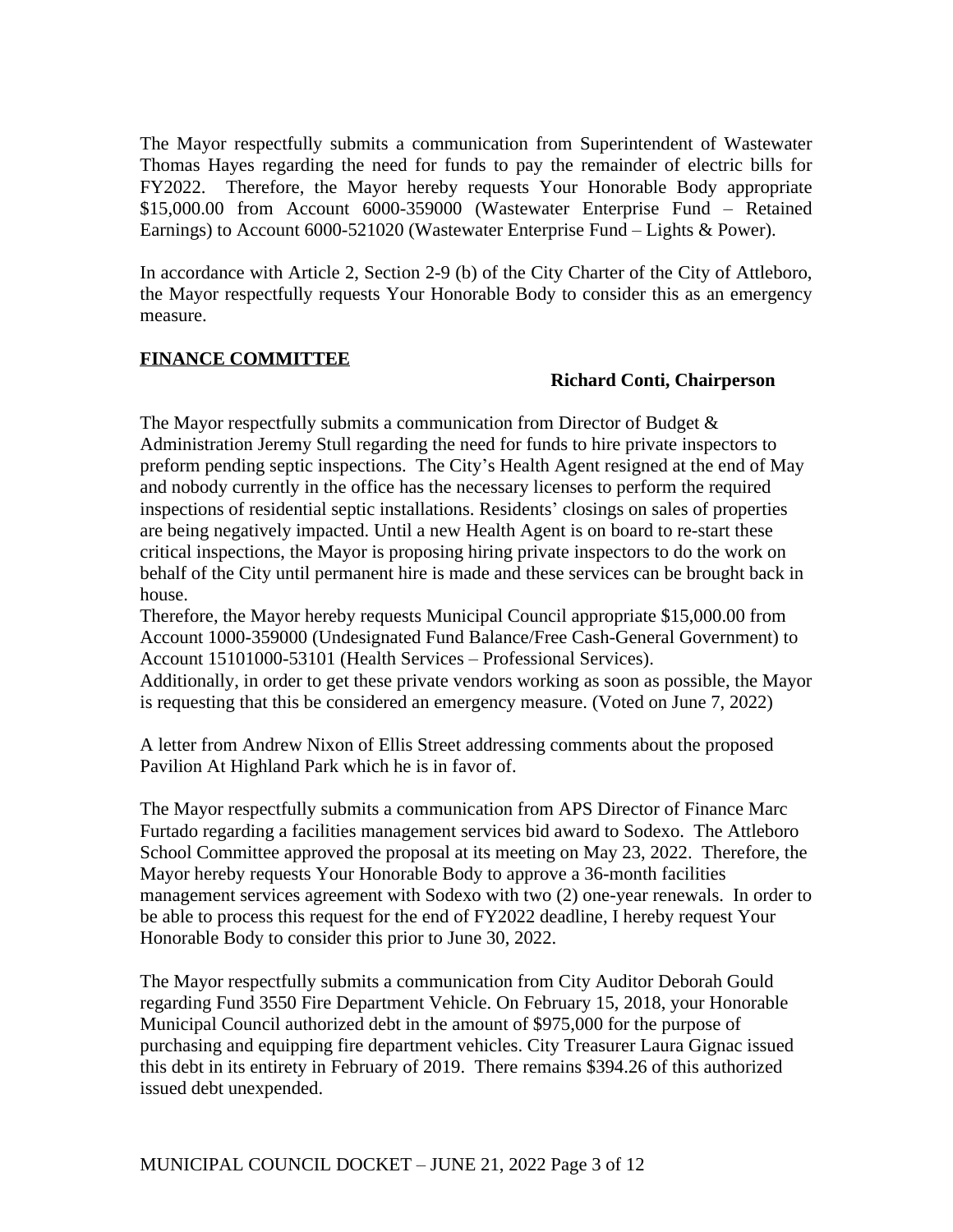An allowable use of these funds would be for a project of equal or greater economic life. Therefore, the Mayor hereby requests Your Honorable Body to authorize the \$394.26 be used to reduce the borrowing for the ambulance voted on February 15, 2022, vote number nine also accounted for in Fund 3550.

The Mayor respectfully submits a communication from City Auditor Deborah Gould regarding Fund 3557 Police Department Vehicle. On July 23, 2020, Your Honorable Body authorized debt in the amount of \$357,000 for the purpose of purchasing and equipping police vehicles, \$2,000 of the authorization was restricted for the cost of issuance which was rescinded on June 24, 2021. There remains \$184.00 in Fund 3557 Police Department Vehicles of this authorized issued debt, the vehicles related to this authorization were purchased and equipped.

An allowable use of these funds would be to fund a project of equal or greater economic life. Therefore, the Mayor hereby requests Your Honorable Municipal Body to transfer \$184 from 3557-599000 Police Department Vehicles – Other Financing Uses to 3566 - 499000 Fire Engines – Other Financing Sources to reduce future borrowings.

The Mayor respectfully submits a communication from City Auditor Deborah Gould regarding Fund 3335 Franklin Street Water Main. Your Honorable Body voted to fund installation of a 6-inch water main on Franklin Street and then funded the permanent paving of the street into fund 3335 Franklin Street Water Main. The total of these appropriations from available resources in the Water Enterprise Fund amounted to \$110,671.25. There remains \$5,413.67 unexpended in this fund.

The accounting office has received notice that the projects are completed and all obligations have been paid. Therefore, the Mayor hereby requests Your Honorable body to close Fund 3335 Franklin Street Water Main to the Water Enterprise fund by transferring \$5,413.67 from account 3335-599000 Franklin Street Water Main – Other Financing Uses to 61004-499000 Water Enterprise Fund – Other Financing Sources.

The Mayor respectfully submits a communication from City Auditor Deborah Gould regarding Fund 3548 Finberg Field. As you know, Your Honorable Body voted \$1,106,510 over three Council votes from available sources in the general fund to fund the Finberg Field remediation. There remains \$133,590.19 in this fund unexpended.

The accounting office has been notified by Director of Budget and Administration Jeremy Stull that CDM Smith has submitted all remaining documents to close the Finberg Field site under MassDEP's MCP regulations and that all invoices related to the project have been paid. Therefore, the Mayor hereby requests Your Honorable Body close out the project to the general fund by transferring \$133,590.19 from 3548-599000 Finberg Field Other Financing Uses to 10004-499000 General Fund – Other Financing Sources. Please note closing these funds out prior to yearend will increase the equity position of the general fund if action is taken before June 30, 2022.

The Mayor respectfully submits a communication from City Auditor Deborah Gould regarding Fund 3553 ARA DEP Cleanup. On October 16, 2018 Your Honorable Body appropriated \$480,000 into Fund 3553 ARA DEP Cleanup for the purpose of covering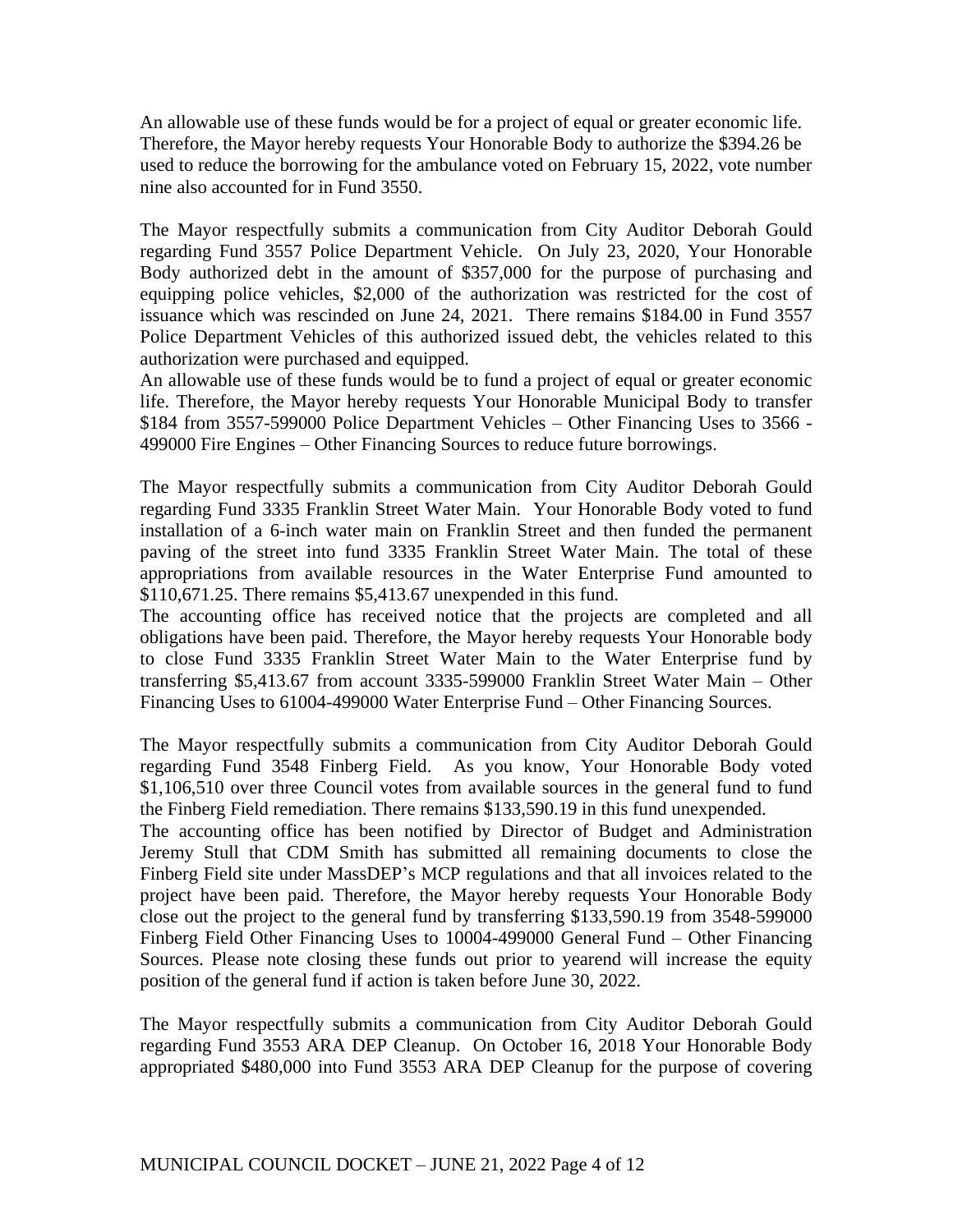the expenses related to the cleanup of City owned land on Riverfront Way. The project undertaken by the Attleboro Redevelopment Authority has been completed.

The Mayor respectfully submits a communication from Superintendent of Water Kourtney Wunschel regarding the need for funds to continue with the Water Department's ongoing Water Meter Replacement Program for Fiscal Year 2022. To date 87 percent of the residential meters in the City have been upgraded through this program. These funds will be used to purchase approximately 675 meters with associated fittings, supplies, equipment and one new set of meter reading equipment. This transfer will also allow the purchase of one new laptop computer in order to continue the program. Therefore, the Mayor hereby requests Your Honorable Body appropriate \$198,599.02 from Account 6100-359000 (Water Enterprise Fund – Retained Earnings) to Account 6100-553150 (Water Enterprise Fund – Water Meter Supplies).

Environmental Strategies & Management, Inc. issued its report Massachusetts Contingency Plan and Permanent Solutions Statements with Conditions and Chairman Correia has notified my office that the site cleanup is complete.

Therefore, the Mayor hereby requests Your Honorable Body close Fund 3553 by transferring \$4.12 from 3553-599000 ARA DEP Cleanup- Other Financing Uses to 10004-499000 General Fund Other Financing Sources.

The Mayor respectfully submits a communication from City Auditor Deborah Gould regarding Fund 3229 Silo. On June 15, 2021 Vote #13, Your Honorable Body voted to appropriate \$35,600 from Account 6000-359000 (Wastewater Enterprise Fund - Retained Earnings) to Fund 3229 Silo for pressure washing and painting of the Silo. The Auditing Department has been notified by Wastewater Department that this project is completed. The project cost was \$31,000 leaving a balance in the fund of \$4,600.

Therefore, the Mayor hereby requests Your Honorable Body transfer the balance of \$4,600 in the Silo project from Account 3229-599000 (Silo – Other Financing Uses) to Account 60004-499000 (Wastewater Enterprise Fund – Other Financing Sources) to close Fund 3229 Silo capital project fund.

The Mayor respectfully submits a communication from City Auditor Deborah Gould regarding Fund 3228 Sludge Pump. On April 20, 2021 Vote #9 Your Honorable Body voted to appropriate \$65,000 from Account 6000-359000 (Wastewater Enterprise Fund - Retained Earnings) to Fund 3228 Sludge Pump. The Auditing Department has been notified by Wastewater Department that this project is completed. The project cost was \$59,189.94 leaving a balance in the fund of \$5,810.06.

Therefore, the Mayor hereby requests to transfer the remaining balance of \$5,810.06 of the Sludge Pump project from Account 3228-599000 (Sludge Pump – Other Financing Uses) to Account 60004-499000 (Wastewater Enterprise Fund – Other Financing Sources) to close the Sludge Pump capital project fund.

The Mayor respectfully submits a communication from Director of Budget & Administration Jeremy Stull requesting to waive allowable permit fees associated with the replacement of the gymnasium floors in Hyman Fine and Hill Roberts Elementary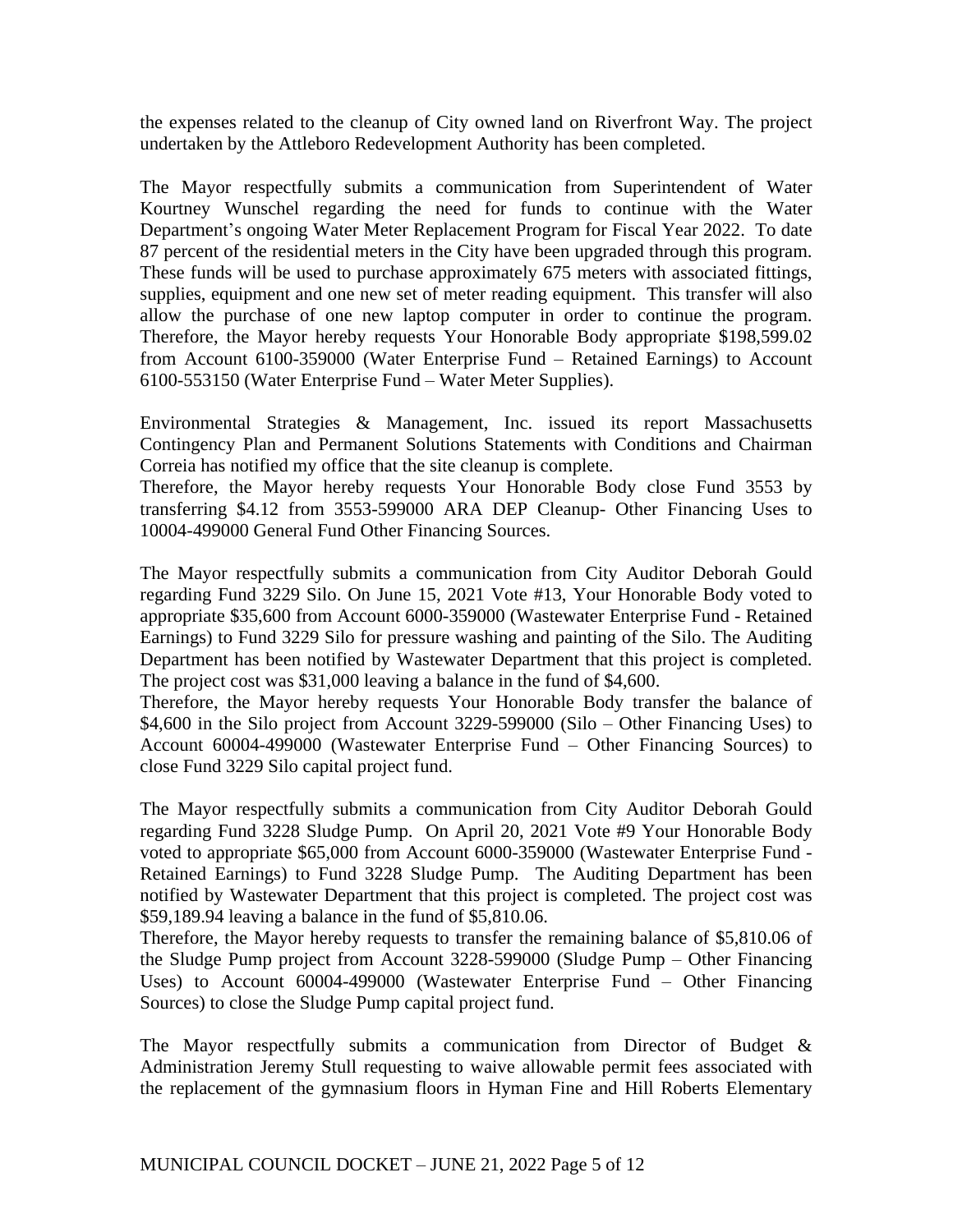Schools. Therefore, the Mayor hereby requests Your Honorable Body waive the allowable permit fees associated with the replacement of the gymnasium floors in Hyman Fine and Hill Roberts Elementary Schools. (PH 7-19-22)

The Mayor respectfully submits a communication from City Auditor Deborah Gould regarding Fund 3554 Sanford Parking Garage. On December 18, 2018 Your Honorable Body funded capital repairs to the Sanford Street municipal parking garage from available free cash in the amount of \$375,000.

The auditing department is in receipt of a communication from Director of Budget and Administration indicating that the project was completed and received final inspection with all liabilities satisfied.

There remains \$656.49 unexpended in this fund. Therefore, I hereby request Your Honorable Body transfer \$656.49 from 3554-599000 (Sanford Parking Garage- Other Financing Uses) to 10004-499000 (General Fund – Other Financing Sources) to close this fund.

The Mayor respectfully submits a communication From APS Director of Finance Marc Furtado regarding the Attleboro School Committee's approval of the food services management proposal of Whitsons Culinary Group at its meeting on May 23, 2022. Therefore, the Mayor hereby requests Your Honorable Body approve the full proposal of three (3) years with two, one (1) year options, pending funding annually.

# **TRAFFIC AND TRANSPORTATION**

# **Kelly Bennett, Chairperson**

An email from Michael Graber of Rocklawn Avenue in support of the placement of permanent speed humps on Rocklawn Avenue.

An email from Rocklawn Avenue resident Mr. Snedden in favor of the speed hump installation.

The Mayor respectfully submits a communication from APS Director of Finance Marc Furtado regarding a transportation services bid award to H&L Bloom. The Attleboro School Committee approved the proposal at its meeting on May 9, 2022. Therefore, the Mayor hereby requests Your Honorable Body to approve a 36-month transportation services agreement with H&L Bloom with two (2) one-year renewals. (Copies in your packets)

In order to be able to process this request for the end of FY2022 deadline, I hereby request Your Honorable Body to consider this prior to June 30, 2022.

# **IT & INFRASTRUCTURE COMMITTEE**

## **Todd Kobus, Chairperson**

The Mayor respectfully submits a communication from City Auditor Deborah Gould regarding Fund 3525 Munis. On May 19, 2019 Your Honorable Body approved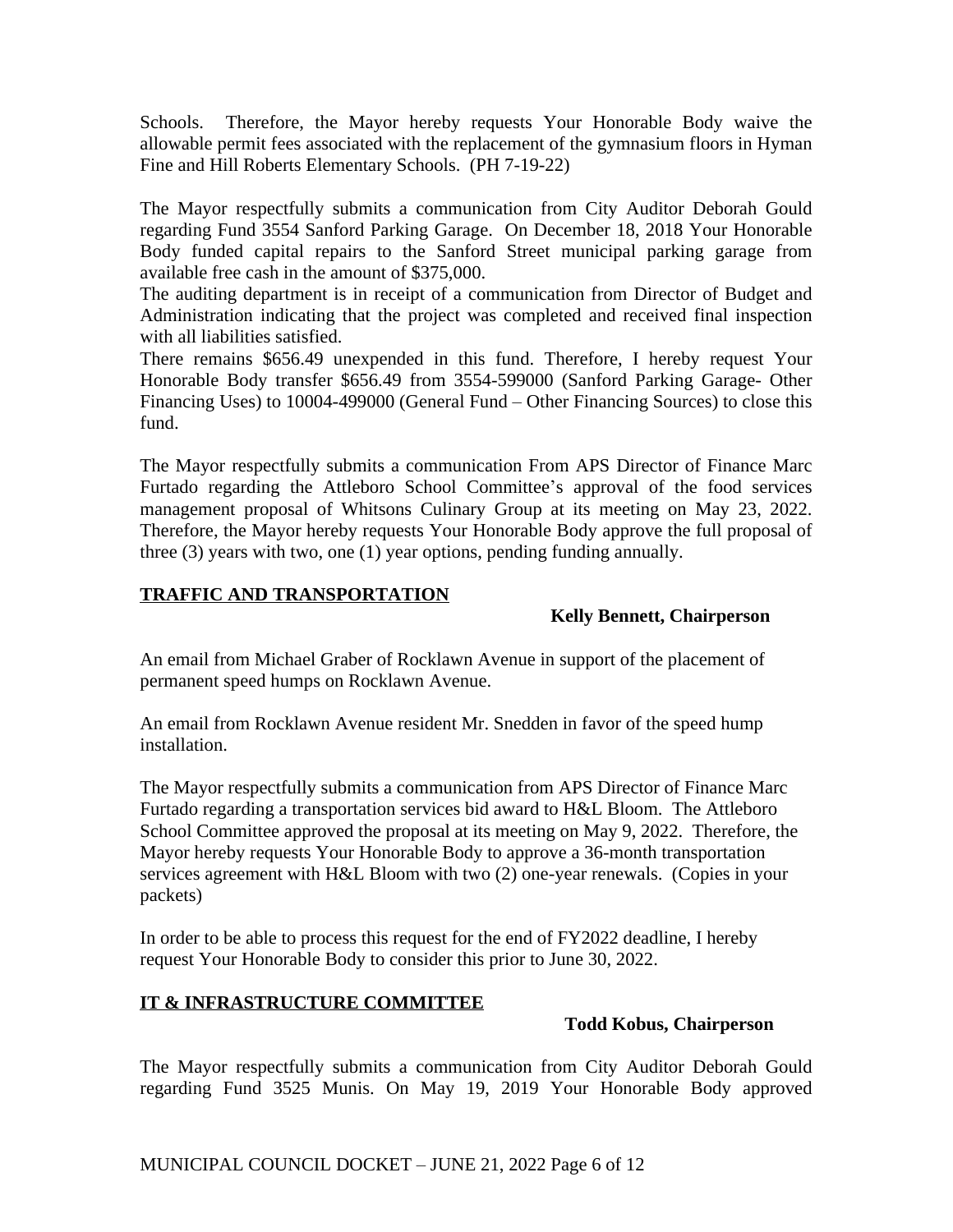\$20,679.28 into Fund 3525 Munis Upgrade from the general fund, water enterprise fund and wastewater enterprise fund. A review of the general ledger indicates that \$5,305.64 of this authorization remains unspent. Additionally, there remains \$191.55 from an earlier appropriation from May 16, 2006 from the general fund. The current total amount in fund 3525 is \$5,497.19.

After consulting with MIS Director Lennox, the Auditor and MIS Director respectfully request this fund be closed as the intended use of these previous appropriations are complete and funding for future upgrades will be requested as needed.

Therefore, the Mayor hereby requests Your Honorable Body transfer \$5,497.19 from 3525-599000 (Munis –Other Financing Uses) as follows:

 $$1,768.54$  to 60004-499000 – Wastewater Enterprise Fund – Other Financing Uses

\$1,768.54 to 61004-499000 – Water Enterprise Fund – Other Financing Uses \$1,960.11 to 10004-499000 – General Fund – Other Financing Uses

## **ZONING AND LAND USE**

## **Diana Holmes, Chairperson**

A letter from the Southeast Cannabis Dispensary Coalition suggesting that there is not enough demand to add more retail cannabis licenses in Attleboro.

## **CITY PROPERTY AND CLAIMS**

## **Sara-Lynn Reynolds, Chairperson**

The Mayor respectfully submits a communication from Legal Secretary Alison Wood regarding a vehicle that the Health Department would like to declare as surplus. Therefore, the Mayor hereby requests Your Honorable Body to declare the following as surplus and available for disposition:

| Year | Make/Model | Vin               | Miles   | Condition |
|------|------------|-------------------|---------|-----------|
| 2009 | Ford F150  | 1FTRF14W69KC60012 | 151,288 | Poor      |

The Mayor respectfully submits a communication from Fire Chief Scott T. Lachance regarding the need to surplus the following Thermal Imaging Cameras to be used for trade-in value. Therefore, the Mayor respectfully requests Your Honorable Body to surplus the items below.

MSA Evolution 5600 (#A0-58621-B11) manufactured in 2011 MSA Evolution 5600 (#A0-85377-H12) manufactured in 2012 MSA Evolution 4000 (#A1-1397-K00) manufactured in 2000 Bullard QXT (#DX00408) manufactured in 2017 Bullard QXT (#DX00410) manufactured in 2017 Bullard QXT (#DX00409) manufactured in 2017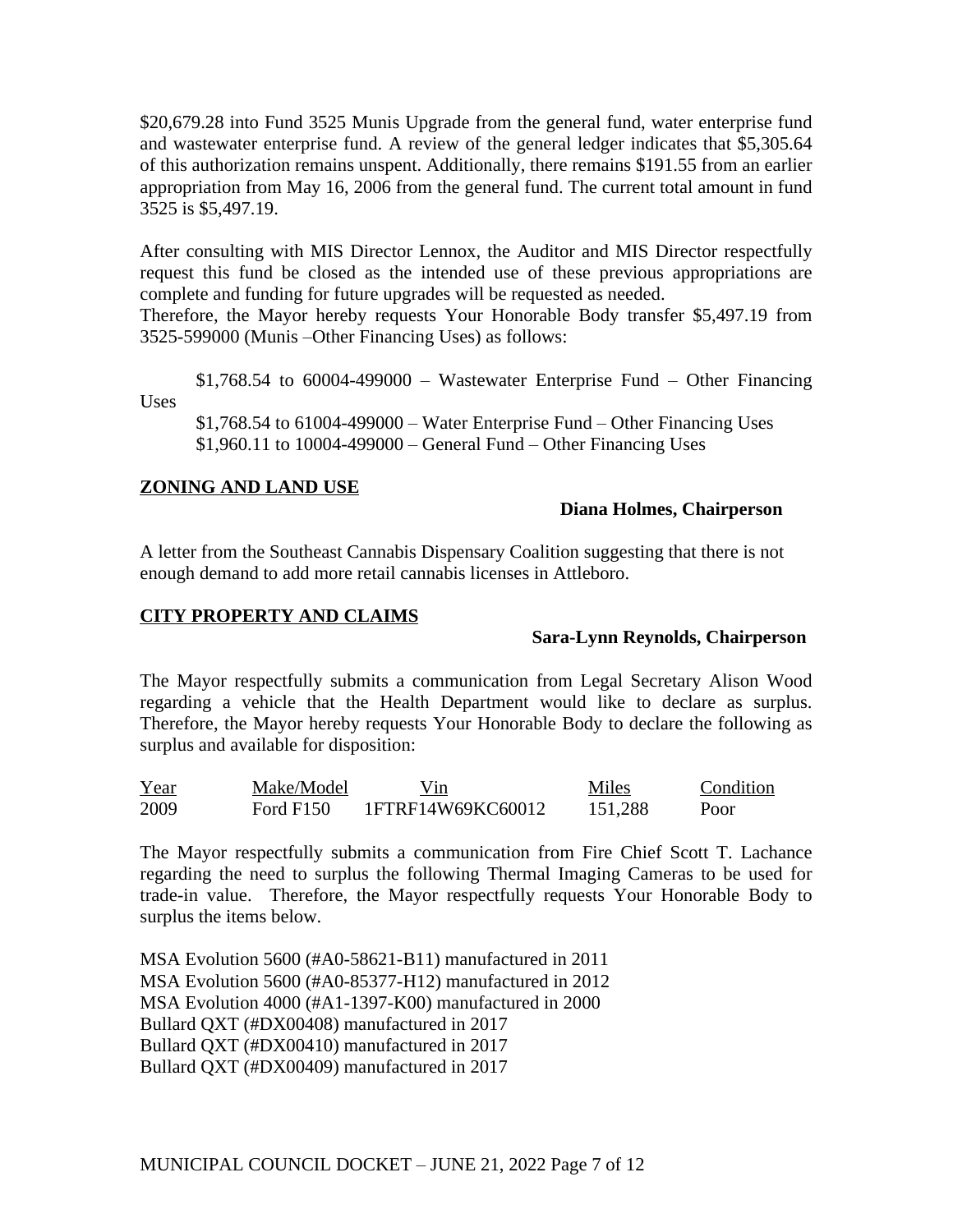In order to be able to process this request for the end of FY2022 deadline, the Mayor hereby requests Your Honorable Body to consider this prior to June 30, 2022.

The Mayor respectfully submits a communication from Superintendent of Park & Forestry Derek Corsi regarding the donation of a brand-new Husqvarna 450-20 Rancher Chainsaw with an estimated value of \$450 from Peter Sauer of Attleboro to the Park & Forestry Department. In accordance with Section 1-12 of the Revised Ordinances of the City of Attleboro, the Mayor hereby requests Your Honorable Body to accept this generous donation to the City of Attleboro.

The Mayor respectfully submits a communication from Legal Secretary Alison Wood regarding items that the Personnel Department would like to declare as surplus. Therefore, the Mayor hereby requests Your Honorable Body to declare the following as surplus and available for disposition.

| <b>QUANTITY</b> | <b>DESCRIPTION</b>   | <b>CONDITION</b> |
|-----------------|----------------------|------------------|
|                 | <b>Office Chairs</b> | Fair - Poor      |

The Mayor respectfully submit a communication from Director of Budget & Administration Jeremy Stull regarding the need for funds to purchase an additional box of Purchase Order forms before fiscal year end. Additionally, I am requesting that this request be considered an emergency measure. Therefore, I hereby request Your Honorable Body transfer \$1,500.00 from Account 11241000-578390 (City Wide – Reserve for Cannabis Impact) to Account 11331000-558010 (Budget & Administration – Data Processing Supplies)

The Mayor respectfully submits a communication from Legal Secretary Alison Wood regarding items that the Attleboro High School would like to declare as surplus. Therefore, the Mayor hereby requests Your Honorable Body to declare the attached *Consolidated Inventory* list as surplus and available for disposition.

The Mayor respectfully submits a communication from Keep Attleboro Beautiful regarding a donation of streetlight/sidewalk light box wraps with an estimated value of \$5,200. In accordance with Section 1-12 of the Revised Ordinances of the City of Attleboro, the Mayor hereby requests Your Honorable Body to accept this generous donation to the City of Attleboro.

The Mayor respectfully submits a communication from Economic Development Director Catherine Feerick regarding the award of \$5,000 in funding from MassDevelopment to commission a study for the partial restoration of the East Attleborough Academy building to serve has an addendum to the City's RFP to sell the building. This study will provide RFP respondents with a path forward on restoration that maintains the historic character. MassDevelopment would serve as the fiscal agent for the project, with no funds transferred to the City of Attleboro. Instead, the final product of the grant would be presented for approval to the Municipal Council as a "gift of services" to the City.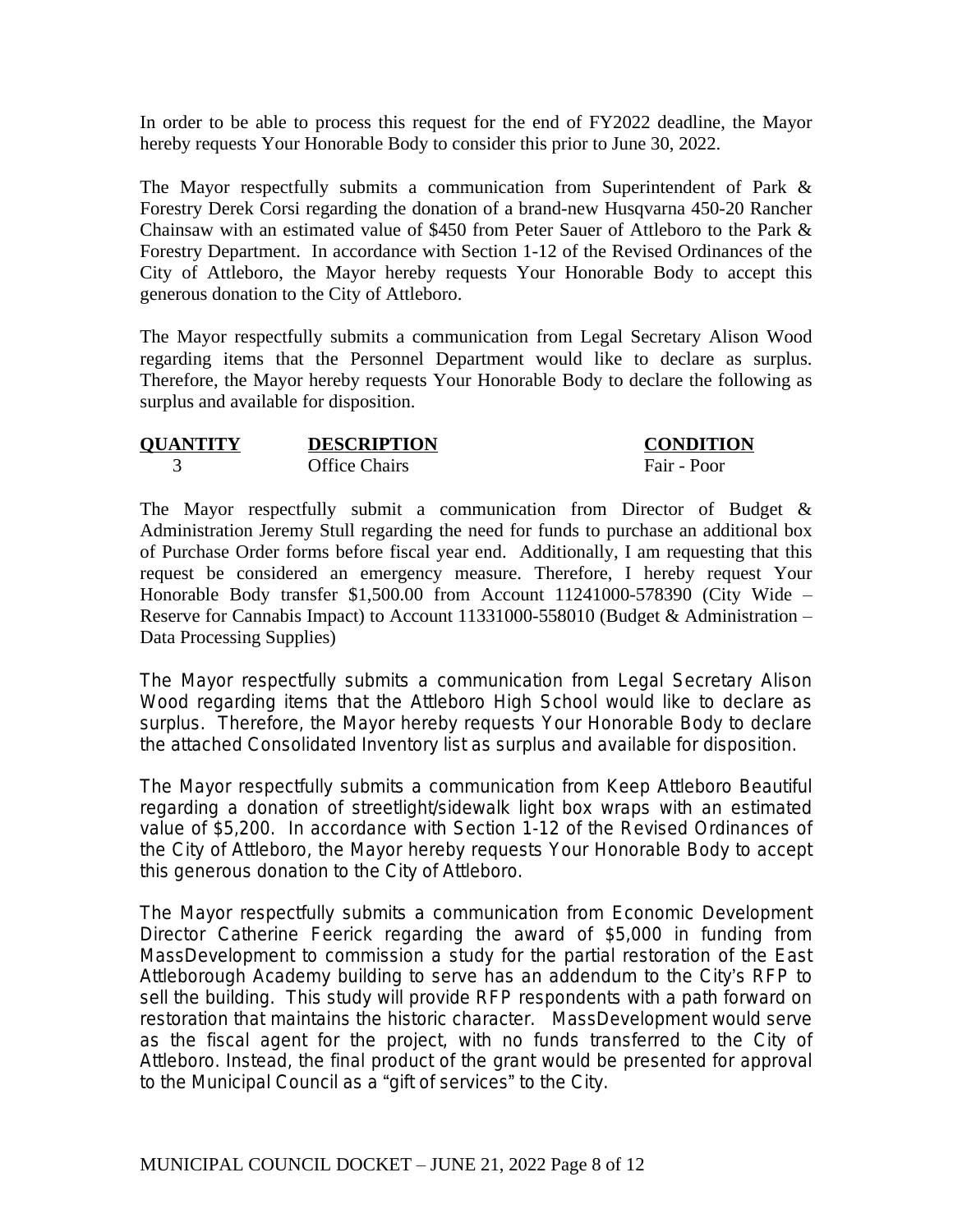However, as the East Attleborough Academy building has been sent to Council to be declared surplus and sold, it has been determined that Council ought to approve this grant and the accompanying project in advance of the project's completion. Specifically, this grant may be subject to repayment if the proceeds from the sale are in excess of the \$5,000 grant amount. In accordance with Chapter 1, Section 12 of the Revised Ordinances of the City of Attleboro, the Mayor hereby request sYour Honorable Body approve expending such funds and any future grant amendments. Additionally, I am requesting that this request be considered an emergency measure due to fiscal year end constraints.

# **PERSONNEL, VETERANS AND HUMAN SERVICES**

## **Michael Angelo, Chairperson**

The Mayor respectfully submits a communication from Director of Veterans Services Ben Quelle regarding the need for funds to purchase POW/MIA and City of Attleboro flags. Therefore, the Mayor hereby requests Your Honorable Body transfer \$2,000.00 form Account 15431000-577210 (Veterans – Parades & Memorials) to Account 15431000 -558315 (Veterans – Replacement of Flags).

# **ORDINANCES, ELECTIONS AND LEGISLATIVE MATTERS Cathleen DeSimone, Chairperson**

The Mayor respectfully submits a communication from Superintendent of Water Kourtney Allen regarding proposed amendments to Section 16-11 of the City of Attleboro Ordinances is incomplete. The City Solicitor Cynthia Amara recommended that a more specific ordinance pertaining to water assessments be adopted by the City and has reviewed the proposed amendments. Therefore, the Mayor hereby requests Your Honorable Body vote on the following amendments:

Delete Section 16-11 in its entirety and replace with the following: Section 16-11 Water Assessments

16-11.1 Authorization: Water assessments are governed by the provisions of this ordinance and the applicable provisions of General laws Chapter 40.

16-11.2 Cost Allocation: When a water assessment is imposed with respect to a particular water construction project, sixty-six and two-thirds percent (66 2/3%) of the actual cost of the project, after the deductions described herein are made from such cost, will be assessed against the owner or owners of land in front of which the water main in question runs and for the use of which it was installed. In determining the amount of the water assessment to be made, there shall be deducted from the actual cost of the project any federal or state grants and the principal portion of state subsidies received by the City for the project. The remainder of the actual cost of the project will be borne by the City. The City's share of the actual cost of the project shall be paid from the water use charges established by ordinance.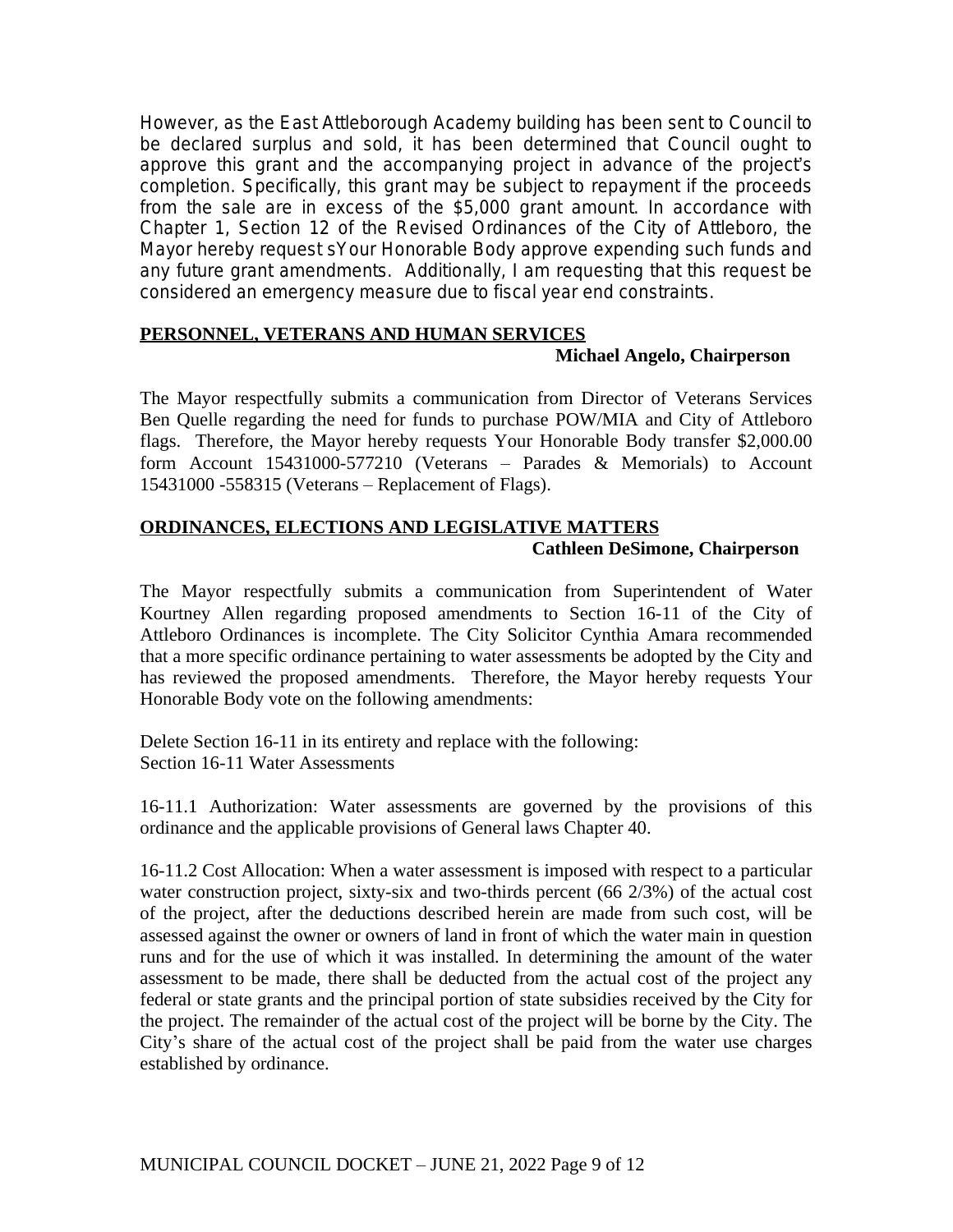16-11.3 Water Assessment Criteria: Water assessments shall be made upon owners of land in accordance with a uniform unit method. Under such method, a uniform unit of cost shall be determined by dividing the total cost of the project to be assessed against owners of land by the total number of existing and potential water units to be served. Each water unit shall be equal to a single-family residence. Potential water units shall be calculated on the basis of zoning then in effect and in accordance with the criteria set forth herein. Existing and potential multifamily, commercial and industrial uses shall be converted into water units on the basis of residential equivalents. An owner's assessment shall be equal to the number of water units assessed to him multiplied by the unit of cost. Each single family residence including any lawful conforming use as such, located on a way where the water line is installed shall be assessed one unit of cost. Each potentially buildable lot located on such way shall also be assessed one unit of cost. In determining whether any such lot is buildable, the zoning requirements for the zoning district in which the lot is located shall be applied. Existing, including any lawful conforming uses, and potential multifamily uses, commercial uses, and industrial uses located on a way where the water line is installed shall be converted into water units on the basis of single family residential equivalents. In determining the residential equivalents for multifamily uses, the zoning requirements of the zoning district in which the multifamily use is located shall apply. The number of water units calculated for multifamily uses shall be calculated on the basis of lot area and not on the basis of the number of family units in the dwelling. In determining the residential equivalents for commercial and industrial uses, the zoning requirements for the Single Residential-D ("SR-D") Zoning District shall apply. Each residential lot equivalent will be assessed one unit of cost. A potential lot which meets the applicable zoning requirements but is deemed unbuildable for any other reason shall not be assessed as a water unit. All City-owned lots which meet the requirements established herein for classification as a water unit shall be included in the number of water units used in determining the unit of cost.

16-11.4 Planning Phase: When a need has been identified for a water construction project in a specific area of the City, the Mayor shall submit a proposal for the design and engineering for such project to the Municipal Council. When the project is fully designed and ready for the construction process, the Mayor will submit a proposal for such to the Municipal Council. Such proposal shall include the layout of the project, an estimate of the completion date of the project, an estimate of the actual cost of the project, and an estimate of the cost per water unit to be assessed to property owners. The Municipal Council shall hold a public hearing on the proposal and shall include such information in the notice of the public hearing.

16-11.5 Notification to Property Owners: No less than thirty (30) days prior to commencement of construction of the project, the City shall give written notice of the impending project to each property owner on a way where a water line is to be installed. Such notice shall include as a minimum the following: a. Description of the property to be assessed. b. Notice that a water line is schedule to be installed on the way where the property is located. c. An estimate of the completion date of the project. d. As the property will be bettered by the installation of the water line, an assessment fee will be assessed. e. An estimate of the assessment fee to be assessed against the property. f.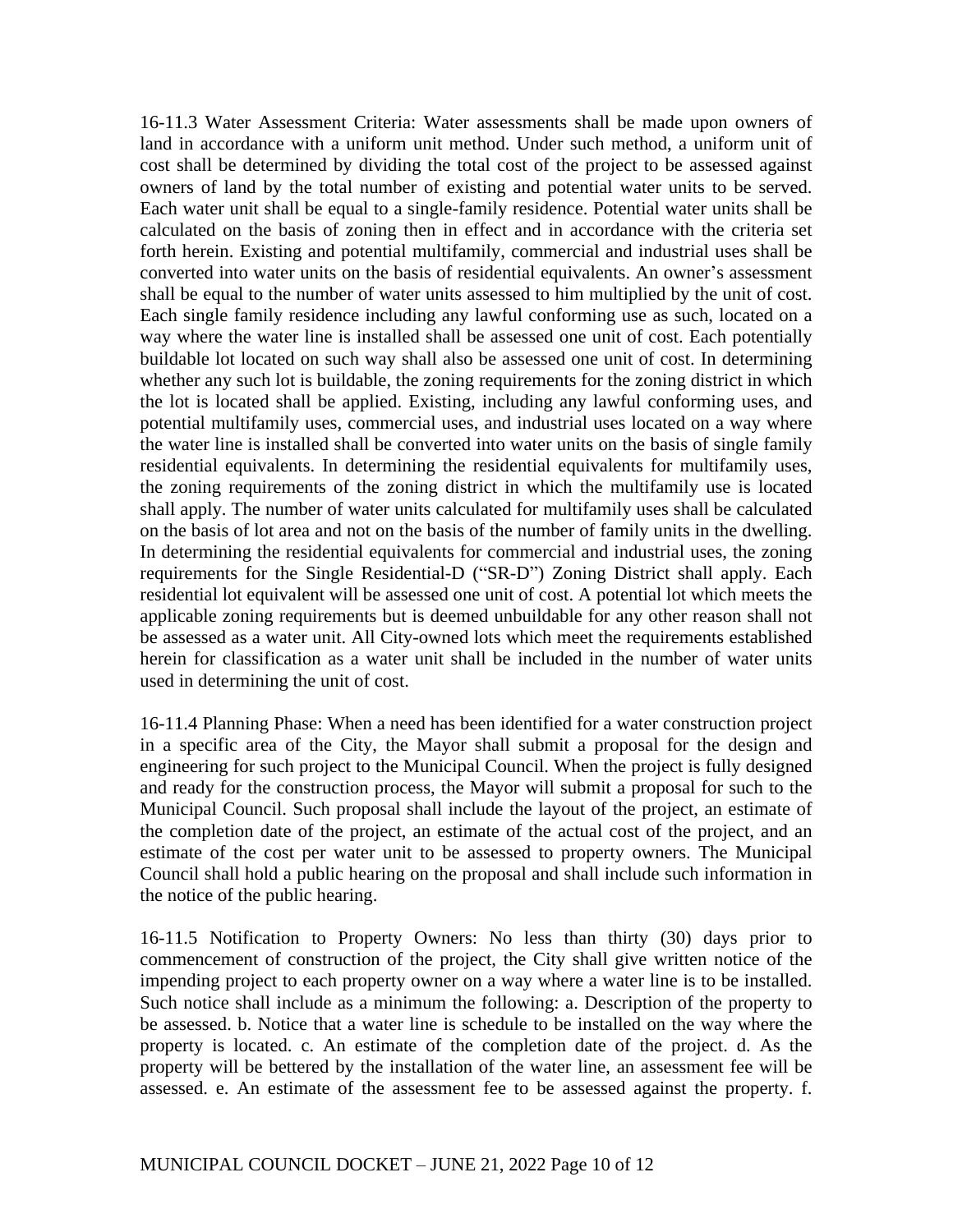Notice that a municipal lien will be placed on the property on which a water assessment fee is assessed, if the fee is not paid within thirty (30) days of the date of the billing of the water assessment fee.

16-11.6 Municipal Lien Certificate: No less than thirty (30) days prior to the commencement of construction of the project, the Superintendent of Water shall give written notice to the Collector of Taxes of all properties which are to be assessed an assessment fee. Municipal lien certificates issued thereafter on properties to be so assessed will contain the notation that "this property is scheduled to be assessed a water assessment fee, the amount of which is not ascertainable at this time".

16-11.7 Order of Assessment: The Superintendent of Water shall, within six (6) months after the completion of the water project, adopt an order of assessment for the project. Such order shall designate each property owner being assessed an assessment fee, identify the parcel of land on which the assessment is made, identify the plan of the area where the water project was constructed, and state the amount of the assessment assessed to each parcel of land. Such order shall be recorded in the Bristol County Northern District Registry of Deeds within a reasonable period of time after its adoption.

16-11.8 Collection of Assessments: The Superintendent of Water shall, within a reasonable period of time after the adoption of such order of assessment, deliver a copy thereof to the Board of Assessors which shall forthwith commit such assessments to the Collector of Taxes for collection. The Collector of Taxes shall send notice of the amount of the assessment to the owner of each parcel of land assessed with an explanation of the options available for its payment. Assessments are due and payable within thirty (30) days of the date of the billing unless an apportionment of the payment of the assessment over a maximum period of thirty (30) years is requested. If payment is made within thirty (30) days, no lien shall be placed on the property. Upon payment in full of the assessment, the City shall furnish the owner with a discharge of the lien for recording in the Registry of Deeds.

16-11.9 Deferred and Recovery Agreements: In accordance with the provisions of Chapter 40, Section 42J of the General Laws, the Superintendent of Water shall, upon the application of the owner of property assessed a water assessment fee, if such owner is eligible for an exemption under Clause Forty-first A of Section 5 of Chapter 59 of the General Laws enter into a deferral and recovery agreement with such owner on behalf of the City. Such agreement shall provide for the deferral and subsequent payment of the assessment on the terms and conditions set forth in said Section 42J. Application to enter into such agreement must be made within six (6) months after notice of such assessment has been sent out by the Collector of Taxes.

16-11.10 Petition for Abatement: The owner of any real estate upon which a water assessment has been assessed may, within six (6) months after notice of such assessment has been sent out by the Collector of Taxes, file with the Superintendent of Water a petition for an abatement of such assessment. The Superintendent shall act on such petition within four (4) months of the date of its filing. If he does not act within that time,